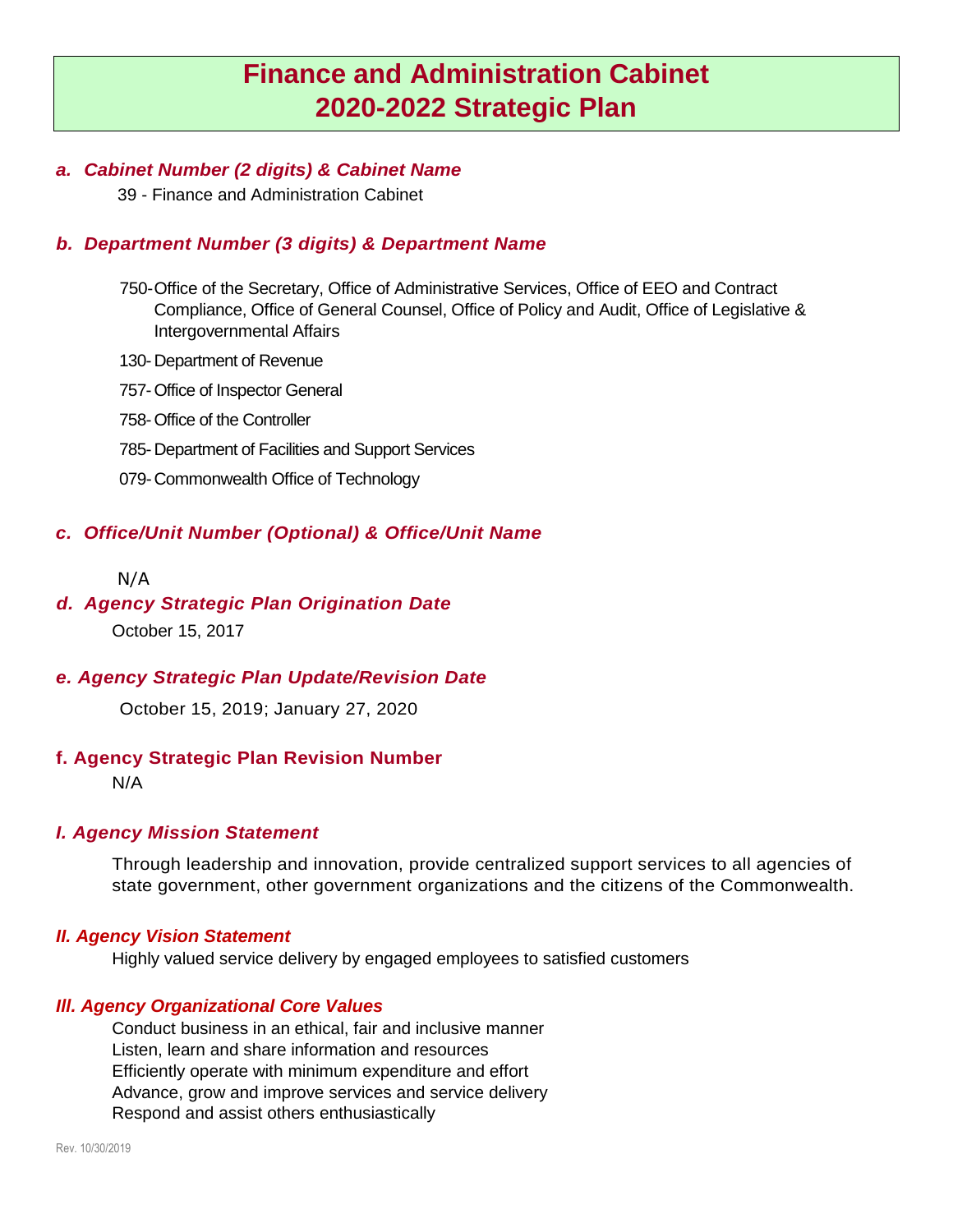#### *IV. Statement of Alignment with the Governor's Strategic Themes/Goals*

The Finance and Administration Cabinet (FAC) manages programs to improve the efficiency and effectiveness of state government operations, ensures compliance with applicable statutes and regulations in the areas of financial and technical administration, and provides sound financial and facilities management. Although many FAC operations are support functions and not directly apparent to many of our citizens, every business and citizen is touched by FAC.

Several overarching themes of the cabinet have guided staff daily in support of:

- **Procurement Readiness** restructure delegation authority, reduce retroactive contracts and provide training to all procurement staff in agencies throughout state and local government to ensure rules and regulations are followed.
- **IT and Legacy System Reform**—continue working at the enterprise approach for cloud computing, IT expenditures, data sharing, application development, and more.
- **Facilities Management Reform**—reduce the footprint of state government by returning property to the tax rolls, complete major capital projects on time and on budget, along with taking care of and maintaining the real property state government already owns.
- **Tax System Modernization**—replace legacy IT systems with an integrated tax system, which will reduce risk, improve taxpayer experience and increase efficiency.

#### *A.* **Strengthen Kentucky's Financial Foundation**

**Office of the Controller:** The controller's office strives to ensure the Commonwealth's Enhanced Management Administrative Reporting System (eMARS) serves the needs of its users as efficiently and effectively as possible while maximizing the best use of taxpayer dollars. Over the past few years, there has been growth in areas such as eCommerce and Procurement Card. While expanding on these areas, implementing new business processes such as On-Line Bidding are also forefront in making sure Commonwealth users' and vendors' needs are adequately met.

**Office of Financial Management (OFM)**: OFM's continual cash investment strategy and debt management functions creates financial value for the Commonwealth by maximizing returns while protecting existing funds through effective risk management, credit monitoring, and evaluation of the state's debt capacity. In FY 2019 OFM oversaw and approved a total issuance of \$207.5 million. Also, the existing portfolio is constantly monitored for refunding opportunities. In FY 2019 OFM was able to save \$3.25 million in debt service savings on a present value basis.

OFM oversees the Commonwealth's general depository and custodial banking services contracts, which are necessary for state government to function. Continuing technological and process-related improvements generate efficiency across state government.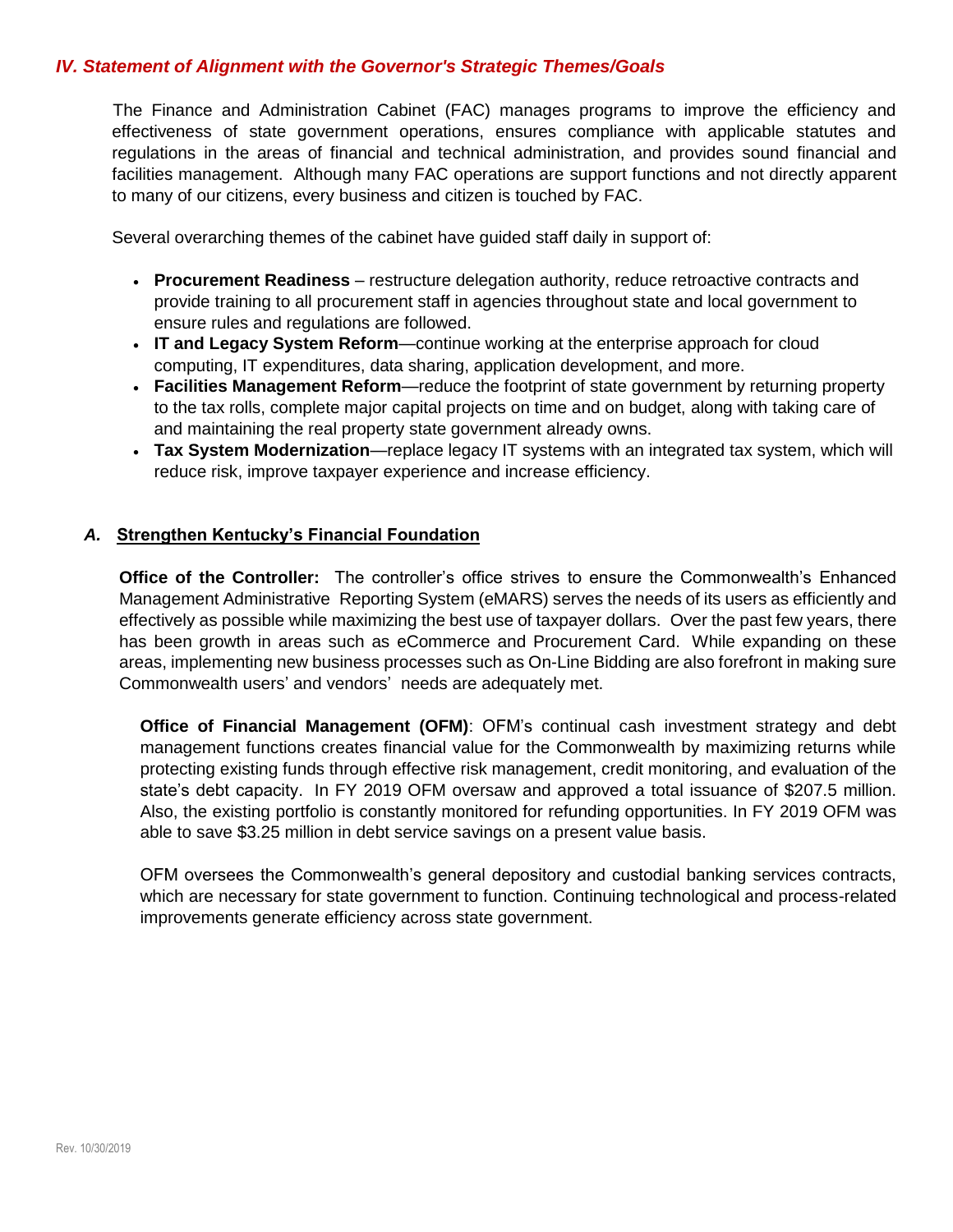**Department of Revenue:** DOR has several proposed and ongoing initiatives that make it easier for businesses to interact with DOR and that will integrate several tax systems to reduce risk and increase efficiency.

**Integrated Tax System (ITS):** DOR signed a contract with Revenue Solutions Inc. (RSI) to implement an integrated tax system. This multi-year project will replace many of the department's current applications. Also, the system will automate many of the manual processes done today resulting in faster processing and greater efficiency. The implementation will be done in three phases with the final phase being a public-facing portal where taxpayers can file and pay making it easier for taxpayers to comply with their tax obligations.

**Insourcing of Individual Income Tax Paper Returns:** DOR is in-sourcing the processing of the approximately 250,000 paper individual income tax returns for tax year 2019 beginning in 2020. DOR will process returns and capture data using internal systems. Taxpayers will be able to file and pay on-line. In-sourcing will give DOR control over timely refund processing and data integrity benefitting taxpayers and the department and to provide more timely service to taxpayers.

**Document retention revisions/document destruction:** DOR is in the process of updating its document retention schedules with the Department of Libraries and Archives. This is the first time this has been done comprehensively in many years. All paper documents will be destroyed according to the retention policies or digitized whenever possible. This will free up warehouse space and several staff, making DOR more efficient.

#### **B. Grow Kentucky's Economy**

**Public Private Partnership (P3) Master Agreement:** 14 contracts were awarded to vendors that can provide P3 consulting services to Commonwealth agencies and political subdivisions. Agencies can select from these qualified vendors to perform the services that best suits the agency's specific needs. This allows agencies to bring P3 projects to fruition more quickly.

**Kentucky Business One-Stop (KyBOS):** KyBOS is an online portal that provides a single, unified point of entry to government services for businesses to register, file, pay, and interact with government agencies to satisfy their business obligations to the Commonwealth of Kentucky. Continued enhancements to KyBOS will further expand services to businesses, individuals and agencies. The increased functionality of KyBOS will free up time for businesses to focus on their business.

**Minority and Women Business Enterprise (MWBE) Certification Program:** The Finance and Administration Cabinet is proud to host Kentucky's first MWBE program. The goal of the certification program is to encourage growth among Kentucky businesses owned by women and minorities and to assist those enterprises in locating and obtaining further commercial opportunities. Nearly 260 companies are certified.

**Service-Disabled Veteran-Owned Small Business (SDVOSB) Certification Program:** The SDVOSB program supports service-disabled military veterans who own a business and live in Kentucky. It is designed to promote growth among SDVOSBs and encourage these businesses to locate and expand in the Commonwealth. The state certification is streamlined for those businesses that are already verified and in good standing with the U.S. Department of Veterans Affairs, Center for Verification and Evaluation, Veterans First Verification Program. As of mid-October 2019, 24 companies have been certified.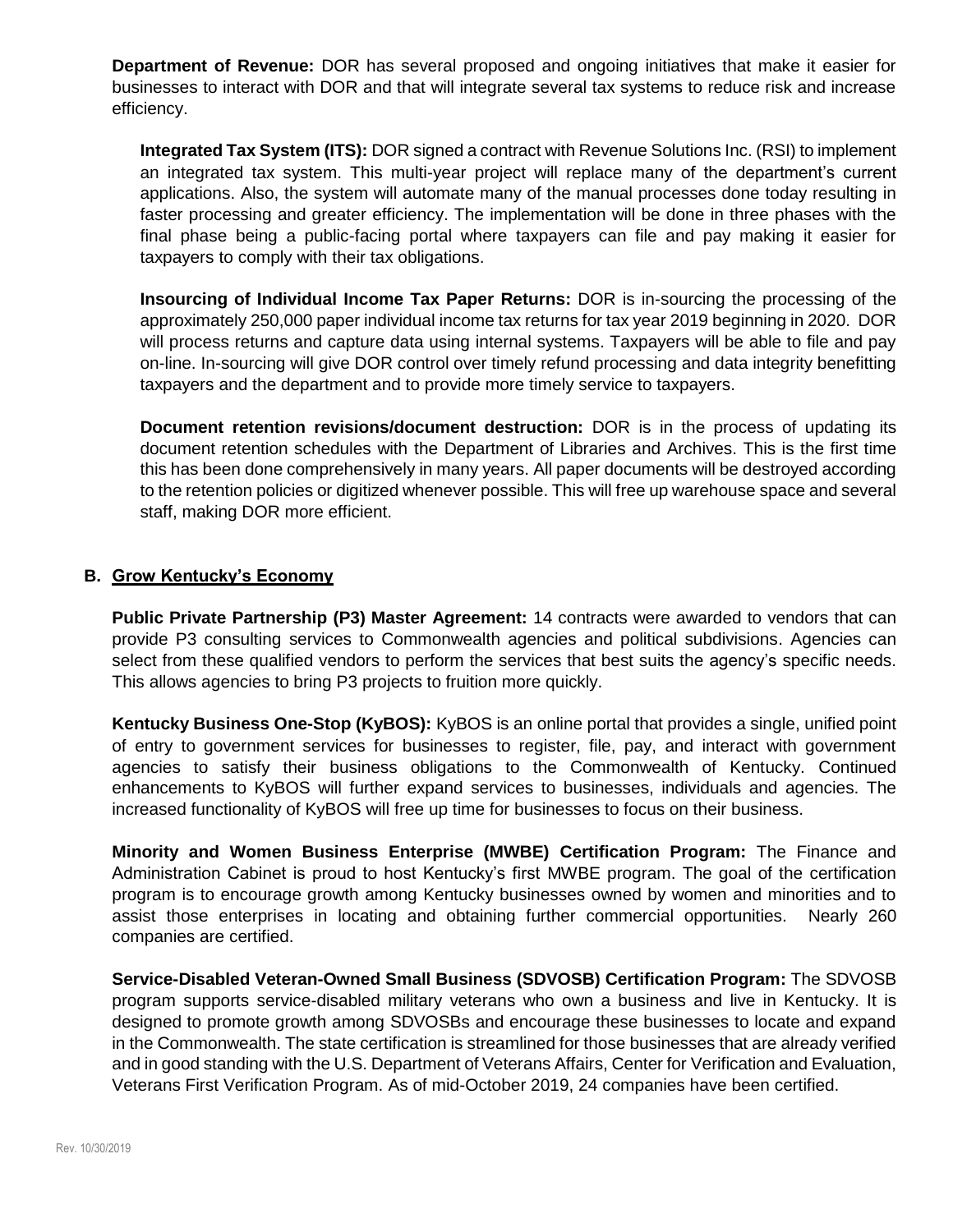Both certification programs allow MWBE and SDVOSB companies to compete for work in states outside of the Commonwealth of Kentucky that require certification by a statewide body. In addition, the SDVOSB certification is recognized by numerous entities including:

- Columbia Gas
- Lexington Fayette Urban County **Government**
- Louisville Water Company
- Louisville Metro Human Relations **Commission**

• LG&E

• Paducah Water Works

**Small Business Connection:** The objective of the program is to help link Kentucky's small businesses with buyers from government agencies and large businesses. Small Business Connection is a joint effort of the Kentucky Cabinet for Economic Development and the Kentucky Finance & Administration Cabinet[.](https://finance.ky.gov/initiatives/BROADBAND/Pages/default.aspx)

## **C. Create a Healthier Kentucky**

**Recovery Kentucky:** Recovery Kentucky is a program operated by the Kentucky Housing Corporation, administratively attached to the cabinet, supports healthier communities through supportive housing, structured education and mutual-help reliance of Alcoholics Anonymous and Narcotics Anonymous. The recovery centers, made possible by KY Housing Corporation, help individuals move from chemical dependency to a life of sobriety — reducing health issues related to drug dependency and deaths.

#### **D. Protect and Strengthen Our Communities**

**Office of Policy and Audit (OPA): TipLine.ky.gov** was launched in May 2017 as a resource for citizens to easily report concerns regarding improper, illegal or unsafe activity within the Executive Branch of state government. The TipLine case management system, provided by Red Flag Reporting, allows users (who are given a unique identifier to remain anonymous if desired) to interact with investigators as investigations proceed. Users can share evidence, investigators can reach out to users with additional questions for clarification, or the user can check on the progress of the investigation. As of mid-October 2019, 802 reports have been filed in the system. Of those, 688 or 86 percent have been resolved. The remaining reports are either pending or under investigation. Of the allegations filed, 64 percent are either critical or significant, which means they pertain to legal and financial matters.

**Office of Inspector General (OIG)**: The OIG serves as the investigatory arm of the Finance and Administration Cabinet and conducts investigations into alleged mismanagement of state affairs, state funds, and violations of the Kentucky Model Procurement Code. Duties include the prevention, detection and investigation of fraud, abuse, waste, mismanagement, and misconduct by cabinet employees, clients, vendors, contractors or subcontractors. Findings are reported to the Secretary of the Finance and Administration Cabinet. The OIG receives complaints and referrals for inquiry through a variety of sources and may initiate inquiries without referral.

#### **Commonwealth Office of Technology (COT):**

**FirstNet:** In conjunction with the KY Wireless Interoperability Executive Committee (KWIEC), continues to work closely with the First Responder Network Authority (FirstNet) to fulfill the mission to build, operate and maintain the first high-speed, nationwide wireless broadband network dedicated to Public Safety. FirstNet will provide a single interoperable platform for emergency and daily public safety communications, ensuring a reliable communication system be in place to assist public safety and rescue crews before, during, and after a natural disaster. This will be an LTE Cellular DATA network with priority given to first responders. FirstNet will build additional capacity in unserved and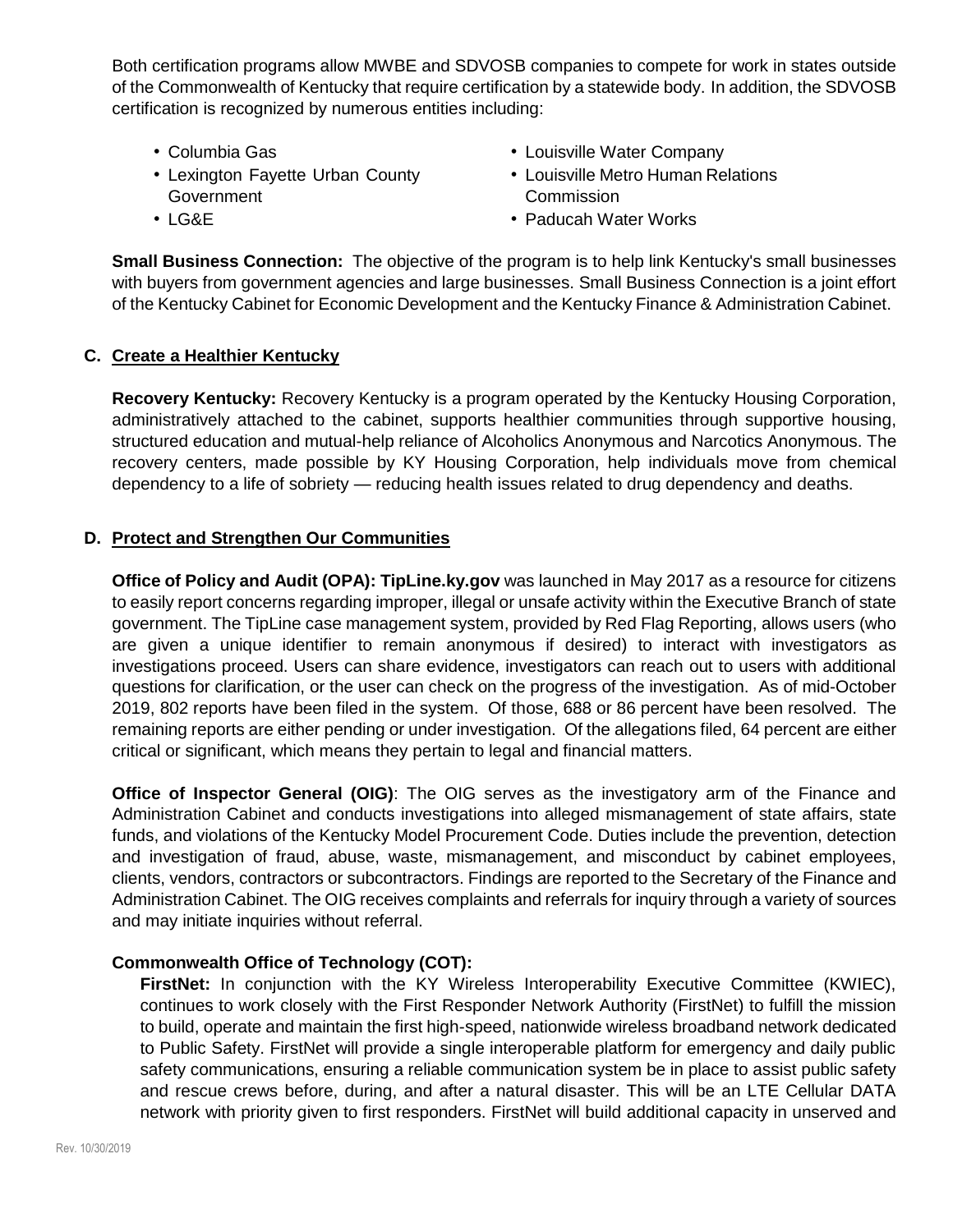underserved rural areas of Kentucky, which will improve access to wireless broadband cellular for our citizens and public safety alike. Additional capacity will be added to metro areas to reduce network congestion and ensure delivery of high-speed data.

**Kentucky Emergency Warning System (KEWS):** KEWS provides a fully redundant high-speed dedicated network, which ensures timely communication for public safety personnel and emergency first-responders. As a support operation, the majority of citizens may not be aware that severe weather warnings and timely and targeted emergency responses are made possible by the KEWS network. Additionally, the KEWS network provides a communication backbone for all county health departments, and children's residential, behavioral health and veteran's facilities.

**Data and Network Security:** The Office of the Chief Information Security Officer (OCISO) is responsible for enterprise IT security functions that protect the data and systems that provide goods and services to the citizens of the Commonwealth. The OCISO establishes best security practices, risk management processes, security awareness, identity and data/network protection strategies.

**Data Governance:** The new Chief Data Officer (CDO) role advances data management and data governance across the enterprise. The CDO is responsible for data managed and governed as assets, across the Commonwealth, that best facilitates policy decisions, supports innovation, enables operations, and serves citizens and agencies.

**Chief Compliance Officer:** The CCO provides leadership and support to Commonwealth agencies in adopting data privacy practices that ensure the confidentiality, integrity and availability of information. This position also oversees enterprise policy development and review, as well as documentation of COT's standard management, administrative and operational processes.

#### **E. Serve Those Who Serve Us**

**Service-Disabled Veteran-Owned Small Business (SDVOSB) Certification Program:** The program allows SDVOSBs to compete for work in other states that require certification by a statewide body. It also enhances business opportunities with other governmental entities, non-profits and other businesses that want to work with veteran-owned companies.

#### **V. Statement of Alignment with the Agency's Budget Request & 6-Year Capital Plan**

The FAC Strategic Plan is aligned with and supports both the Six-Year Capital Plan and the Biennial Budget Request. The cabinet will continue to focus on efficient and effective operation of state government and the continuous availability of its services. FAC will continue to rely on the consolidation of services, reexamination of business processes, appropriate re-engineering and integration, the use of updated technologies and standardization of administrative practices.

While the Cabinet continually seeks improvement in its internal operational processes, the overall strategy is to become a leader in administrative methods and to drive appropriate change across all levels of government. Taking an enterprise approach is a driving force for the cabinet especially in technology projects, including moving operations to the "cloud" whenever possible. Mindful of the continued economic challenges facing the Commonwealth, FAC places the highest priority on statutory compliance, preservation of existing facility or service maintenance and contingencies for unforeseen expenditures or major equipment purchases.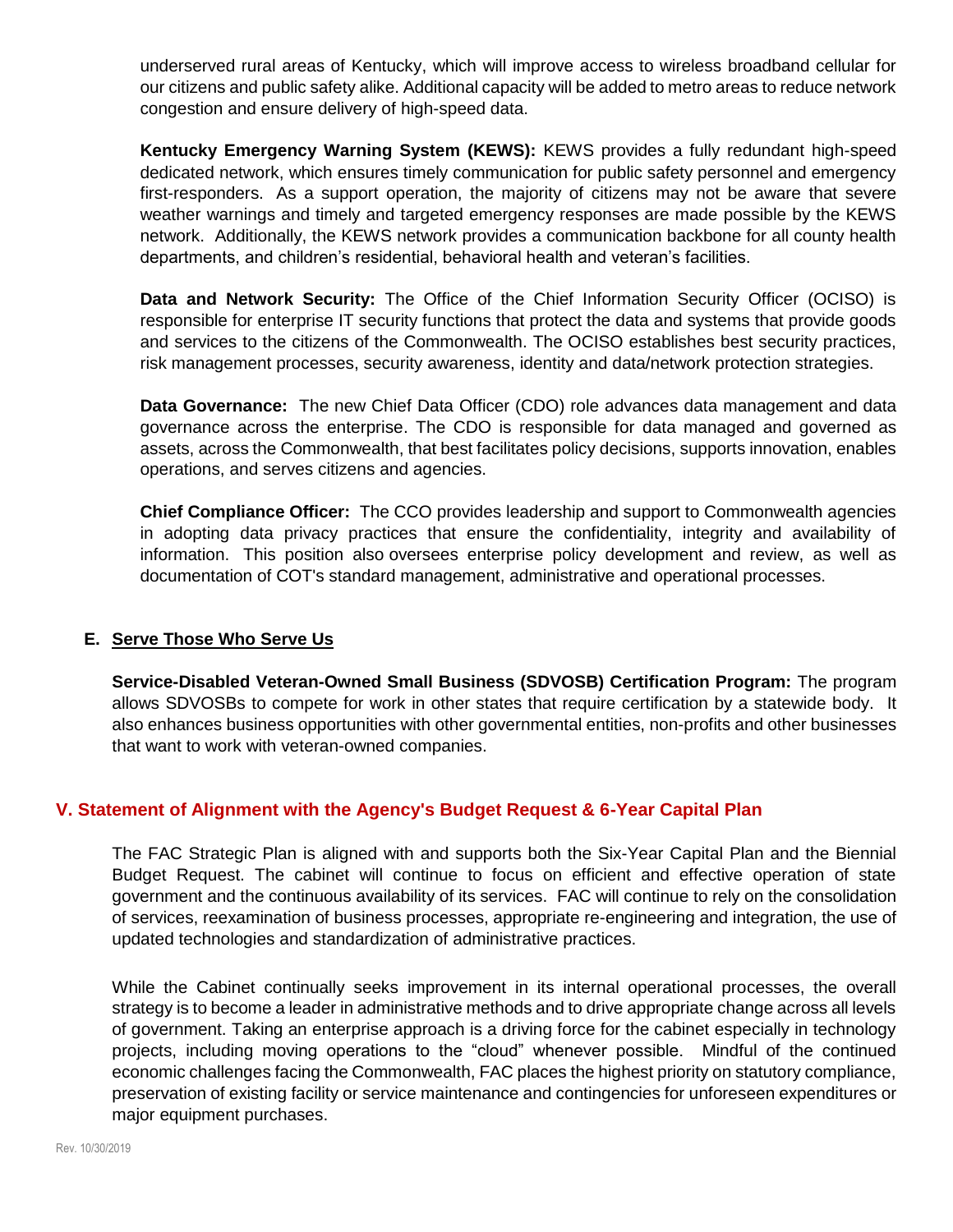#### **VI. Situation Analysis/Environmental Analysis**

The secretary of the Finance Cabinet serves as the chief financial officer and manager of the financial resources of the Commonwealth. Through the agencies that comprise the FAC, staff are responsible for the construction and maintenance of state facilities, property management, expenditure control, state purchasing, postal, fleet management and technology services. The Cabinet provides the facilities and administrative support that enables agencies to provide public access to government. The Cabinet also provides management of finances, real property assets and information technology for all other state agencies; collects revenues, invests monies, accounts for financial transactions and provides oversight and manages procurement processes; and equips and supports information systems and infrastructure used throughout state government.

**Office of Administrative Services (OAS):** Handles all internal administrative and human resource functions of the Cabinet including administrative assistance, budget, purchasing, customer billing, payments, general accounting, personnel, payroll, statewide postal services and fleet management.

**Office of Equal Employment Opportunity and Contract Compliance (EEOCC):** Responsible for administering the Cabinet's equal opportunity and affirmative action programs. The Office investigates complaints of discrimination and sexual harassment for agency employees, and monitors training of agency staff. Also promotes and monitors minority business participation in state contracting and contractor compliance for all contracts over \$500,000. The Office additionally operates and manages the Minority and Women Business Enterprise Certification program and the Service Disabled Veteran Owned Small Business Certification program.

**Office of General Counsel (OGC):** Legal counsel to the cabinet and oversees all litigation for the cabinet, from protest resolution to hundreds of open records requests. Included in OGC are all attorneys who practice for the Department of Revenue. OGC attorneys also represent the cabinet before administrative boards and at all levels of state and federal court.

**Office of Legislative and Intergovernmental Affairs:** Supports and is the liaison between the Governor's Office and the Cabinet in legislative initiatives and mandates.

**Office of Policy and Audit (OPA):** Serves as the primary auditing and consulting resource for offices within the Finance Cabinet, as well as for agencies across the Executive Branch. The Internal Audit Committee (IAC), chaired by the Secretary of the Finance, reviews and approves the OPA's annual audit plans, and offers recommendations regarding programs or activities for audit or review. OPA staff provides monitoring and other assistance to ensure effective administration and oversight of governmental services, as well as sound financial management and budgeting practices statewide. For example, the office provides guidance to other cabinets when enacting, amending, and repealing standard procedures. OPA is also an integral part of monitoring, investigating and referring cases through the TipLine.ky.gov reporting system.

**Public Information Office (PIO):** Oversees internal and external communications, handling media requests for information, preparing and distributing all press releases, coordinating publication of all newsletters, reports and maintenance of Cabinet websites.

**Office of the Controller:** The office and position of state controller act as the Commonwealth's chief accounting officer providing the administrative systems and supporting policy for the Commonwealth's accounting, purchasing, budget execution, financing and investing practices. As the administrator of the official system of record, the Controller's Office is responsible for both operational and annual financial reporting. The Office of the Controller includes the following: Office of Statewide Accounting Services,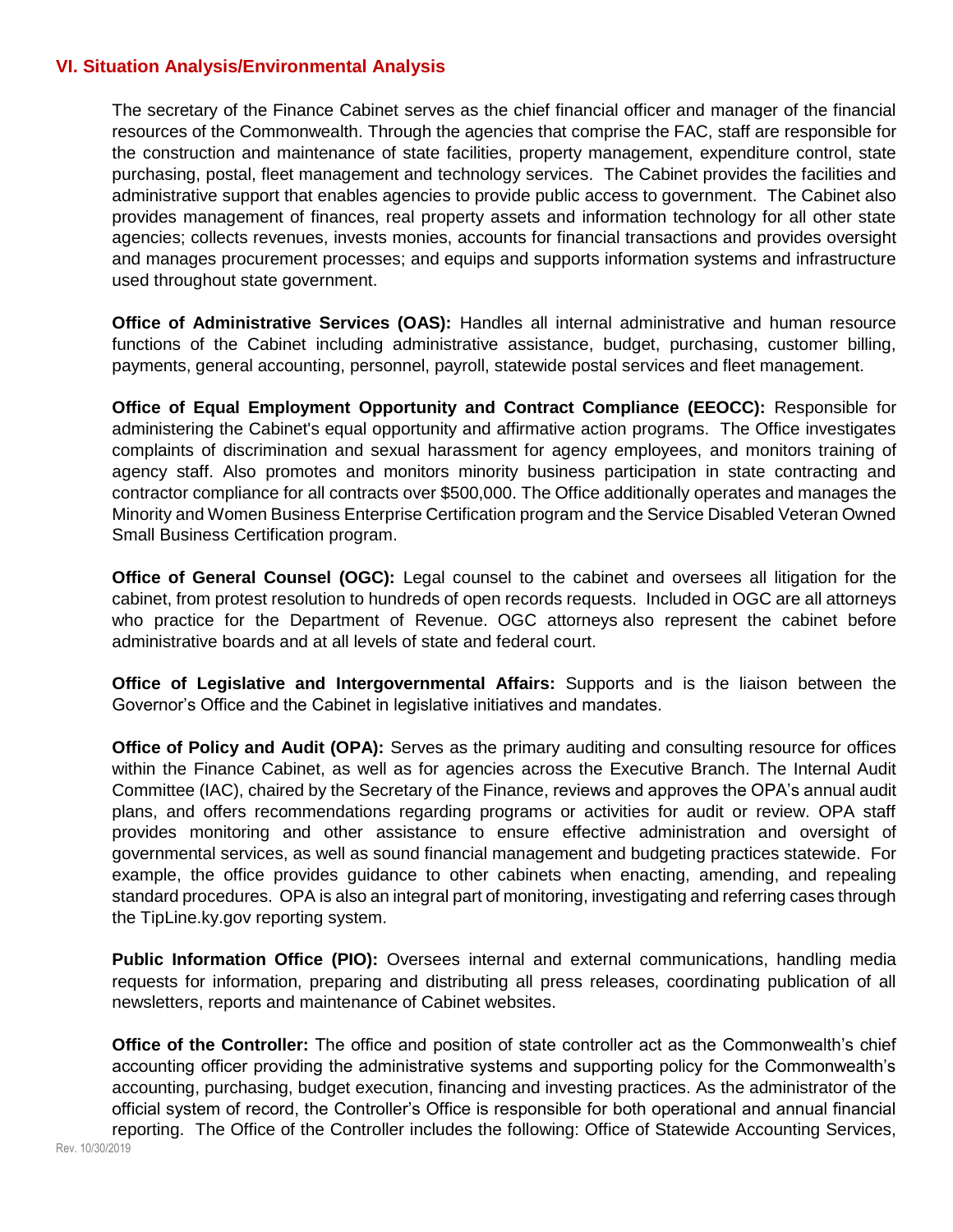the Division for Local Government Services, the Division of Customer Resource Center, Office of Procurement Services, Office of Financial Management, and the Division of State Risk and Insurance Services. The Office of the Controller structure was created to streamline state government and ensure that the taxpaying public receives the best value for their tax dollar. The office maximizes the use of best practices throughout the Cabinet and all state agencies, eliminates sub-standard operations, creates single points of responsibility for similar and related functions, and eliminates under-utilized services.

**Office of Procurement Services (OPS):** OPS is the central procurement agency for commodities and services for all state government agencies. Some agencies have been delegated certain purchasing authority as allowed; however, OPS has oversight of all procurements handled through the delegations. OPS, in conjunction with the Finance Cabinet Secretary and Office of General Counsel, must approve all delegations and continually monitor performance regarding compliance with KRS 45 and 45A, Kentucky Administrative Regulations, and Finance and Administration Policies and Procedures. This oversight serves as the basis for increased delegated authority as well as rescinding of previously approved delegations.

**Division of State Risk and Insurance Services:** Provides and procures cost effective insurance for state owned property, vehicles, mobile equipment, and liability risk exposures. Also provides statewide risk management services and procures Public Official Bonds, Commercial Liability, Sickness/Accident insurance policies, Aviation policies and various liability policies to state agencies, universities, and Kentucky Community and Technical College Systems. Operates two self-insured programs, the **State Fire and Tornado Insurance Fund** for commercial property and the **Kentucky Self-Insured Auto Program** for state-owned vehicles.

**Division of Local Government Services: P**rovides financial, payroll, personnel, administrative and social security coverage services to Kentucky's state and local governments. Also, oversees Kentucky's social security coverage program, county fees systems, and payrolls for the county clerk/sheriff in counties with population over 70,000, which entails personnel actions and payrolls for approximately 3,000 local government employees totaling nearly \$600 million annually.

**Department for Facilities and Support Services (DFSS):** DFSS is constantly reviewing and analyzing business practices, implementing financial best practices within the department, and using technology to enhance efficiency and effectiveness. The department consists of Division of Real Properties, Division of Historic Properties, Division of Surplus Properties, Office of Building and Mechanical Services, and Office of Facility Development and Efficiency. A key focus in this biennium is a \$43 million renovation of the Capitol, Capitol Annex, Capitol Garage, and the Governor's Mansion. Major mechanical, plumbing and electrical systems are more than 60 years old making them costly and inefficient to operate. The overall scope of work also includes historic restoration of windows, plaster repair throughout the Capitol, repainting of the Great Hall ceiling, as well as HVAC infrastructure improvements to allow simultaneous heating and cooling.

**Department of Revenue (DOR):** DOR is the state agency, which provides administration of the tax laws and collection of tax revenues for the Commonwealth of Kentucky. As set forth in the Finance and Administration's Strategic Plan, the Department of Revenue strives, "…to be the best steward of the taxpayer's dollar by responsibly (and) … effectively administrating the collection of state revenues". DOR consists of the Office of Tax Policy and Regulation, Division of Protest Resolution, Disclosure Officer, Taxpayer Ombudsman, Office of Processing and Enforcement, Office of Field Operations, Office of Property Valuation, Office of Income Taxation, and Office of Sales and Excise Taxes.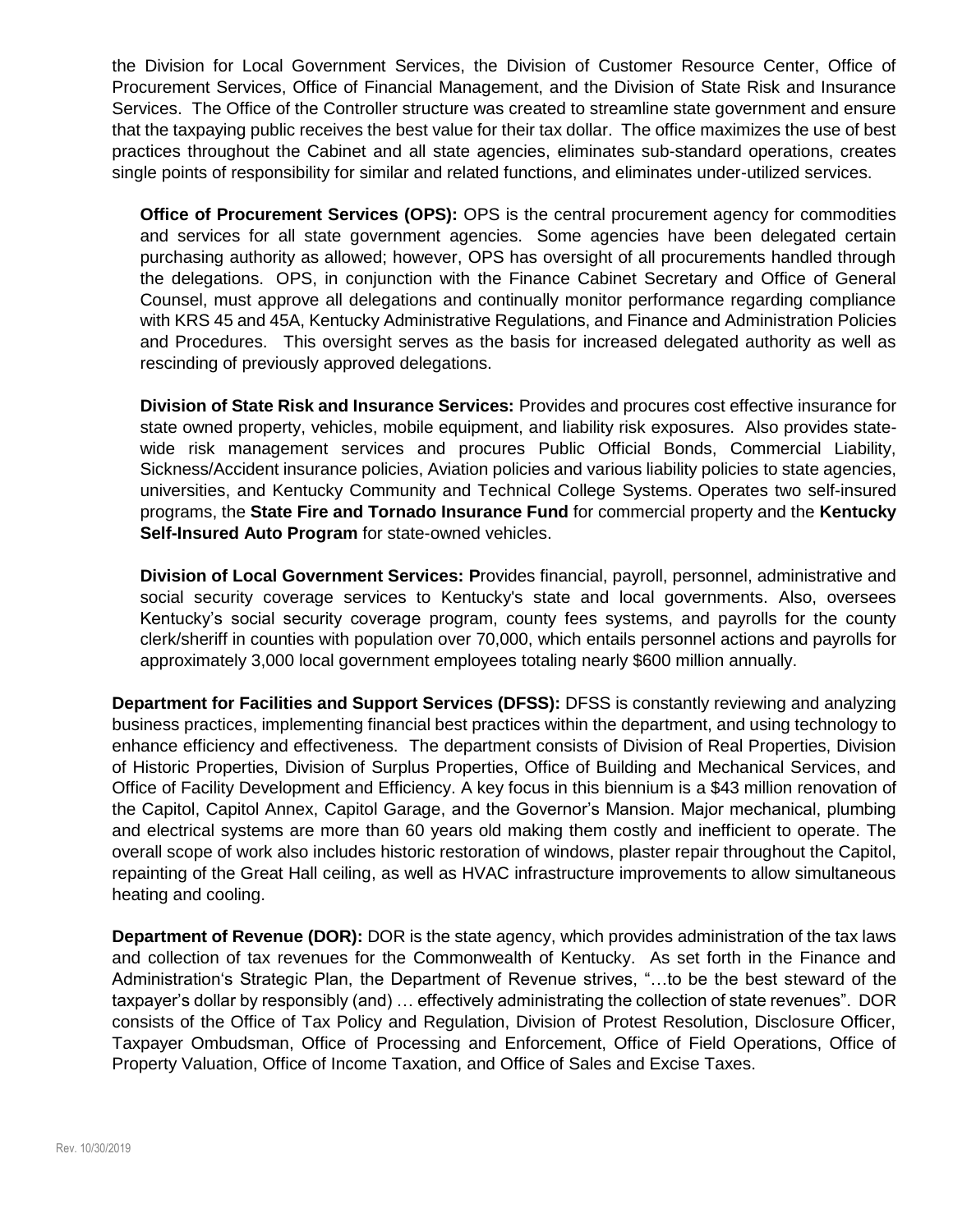**Commonwealth Office of Technology (COT):** COT works with agencies to identify risk and unnecessary duplication, and address findings and recommendations for correction and improvement. IT will operate more smoothly with considerably less risk while delivering desired predictable results. COT consists of the Office of the Chief Information Officer, Office of IT Services and Delivery, Office of Project Management, Office of the Chief Information Security Officer, Office of KY Business One-Stop and Office of IT Architecture and Governance working in conjunction with a Chief Data Officer, Chief Compliance Officer, Chief Contracting Officer and a Digital Transformation Group.

COT promotes an enterprise approach to information technology needs for the Executive Branch. This includes:

- Establish best security practices, risk management processes, security awareness, and data/network protection strategies.
- Identify best use and other efficiency and cost-related matters.
- Advance data management and data governance.
- Modernize legacy IT applications.
- Develop, implement, and maintain agency-wide governance for collection, use, maintenance, sharing and disposal of personal information (PI).
- Ensure effective project management across all Commonwealth IT projects.
- Administer IT contracts to drive IT value along with contract quality and delivery.
- Provide single sign-on capability for individuals and entities when interacting with government systems.
- Provide reliable, uninterrupted access to information and critical applications through Commonwealth Disaster Recovery (DR) Plan.
- Provide security forensics services for open records, investigations, security event analysis, incident response, and more.

All of the Cabinet agencies work together through leadership and innovation to provide centralized support services to all agencies of state government, other government organizations, and the citizens of the Commonwealth.

# **VII. Measurable Goals, Objectives & Key Performance Indicators**

#### **Goal 1: Deliver high quality services to FAC customers**

#### **1.1 Measure FAC programs and services against expectations of external organizations**

- 1.1.1 Commonwealth investment practices
- 1.1.2 Certificate for Achievement for Excellence in Financial Reporting from the Government Finance Officers Association
- 1.1.3 Audit exceptions in the APA statewide single audit and associated audits
- 1.1.4 Center for Digital Government ranking of electronic government services or web presence

#### **1.2 Retain a highly competent, ethical and diverse workforce**

- 1.2.1 Minority and female diversity
- 1.2.2 Job-specific staff development opportunities
- 1.2.3 Management skills development available to current management staff as well as staff interested in pursuing management opportunities in the future
- 1.2.4 Mandatory trainings or review